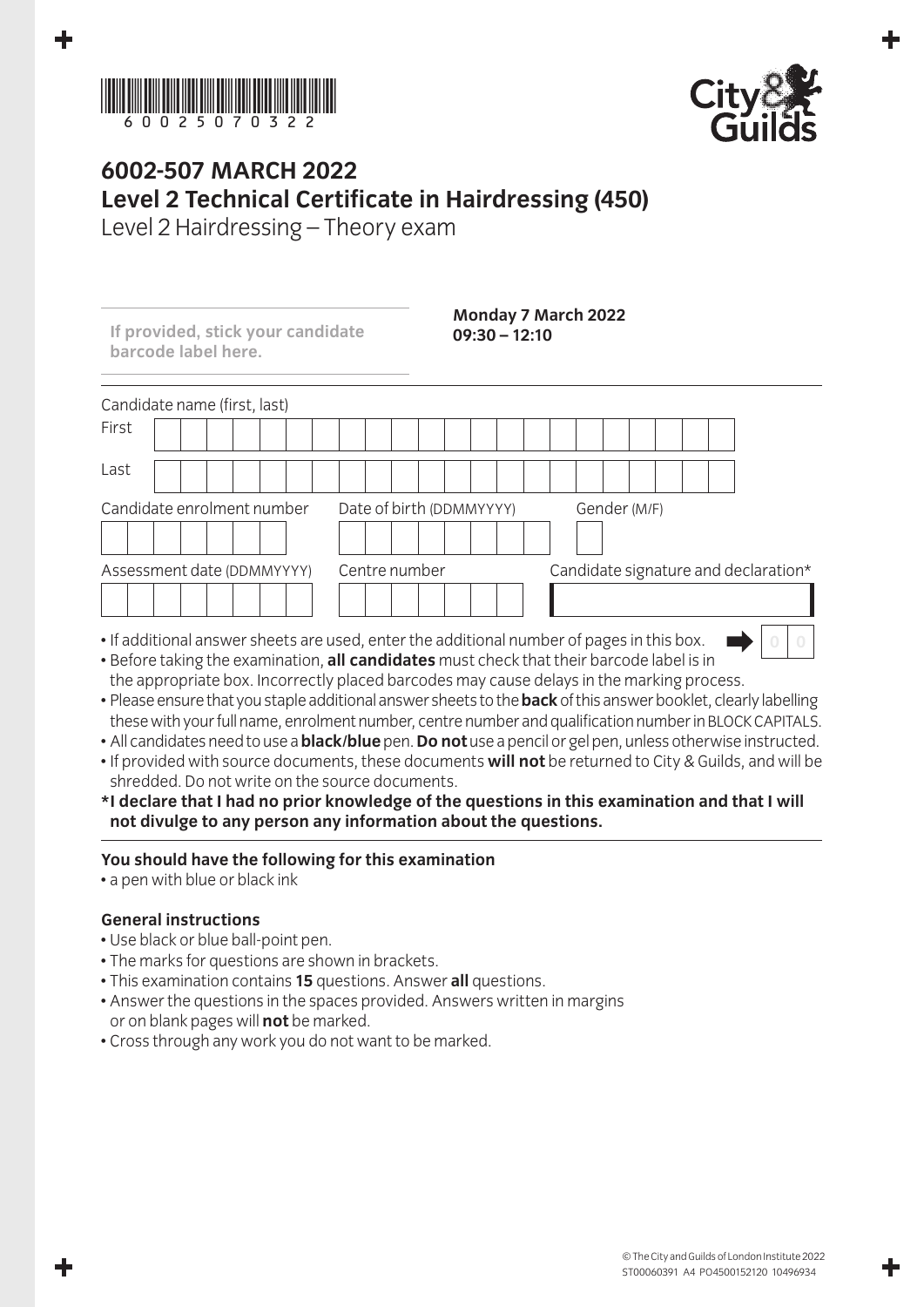|                | 6002-507                                                                                         | 7 March 2022 |
|----------------|--------------------------------------------------------------------------------------------------|--------------|
| $\mathbf{1}$   | List five hair characteristics.<br><u> 1989 - Johann Stoff, amerikansk politiker (* 1908)</u>    | (5 marks)    |
| $\overline{2}$ | Give two reasons for carrying out a risk assessment in the salon.                                | (2 marks)    |
| $\mathfrak{Z}$ | Explain two actions a salon should take under the Consumer Rights Act,<br>following a complaint. | (4 marks)    |
|                |                                                                                                  |              |
|                |                                                                                                  |              |
|                |                                                                                                  |              |
|                |                                                                                                  |              |
|                |                                                                                                  |              |

÷

 $\ddot{\mathbf{r}}$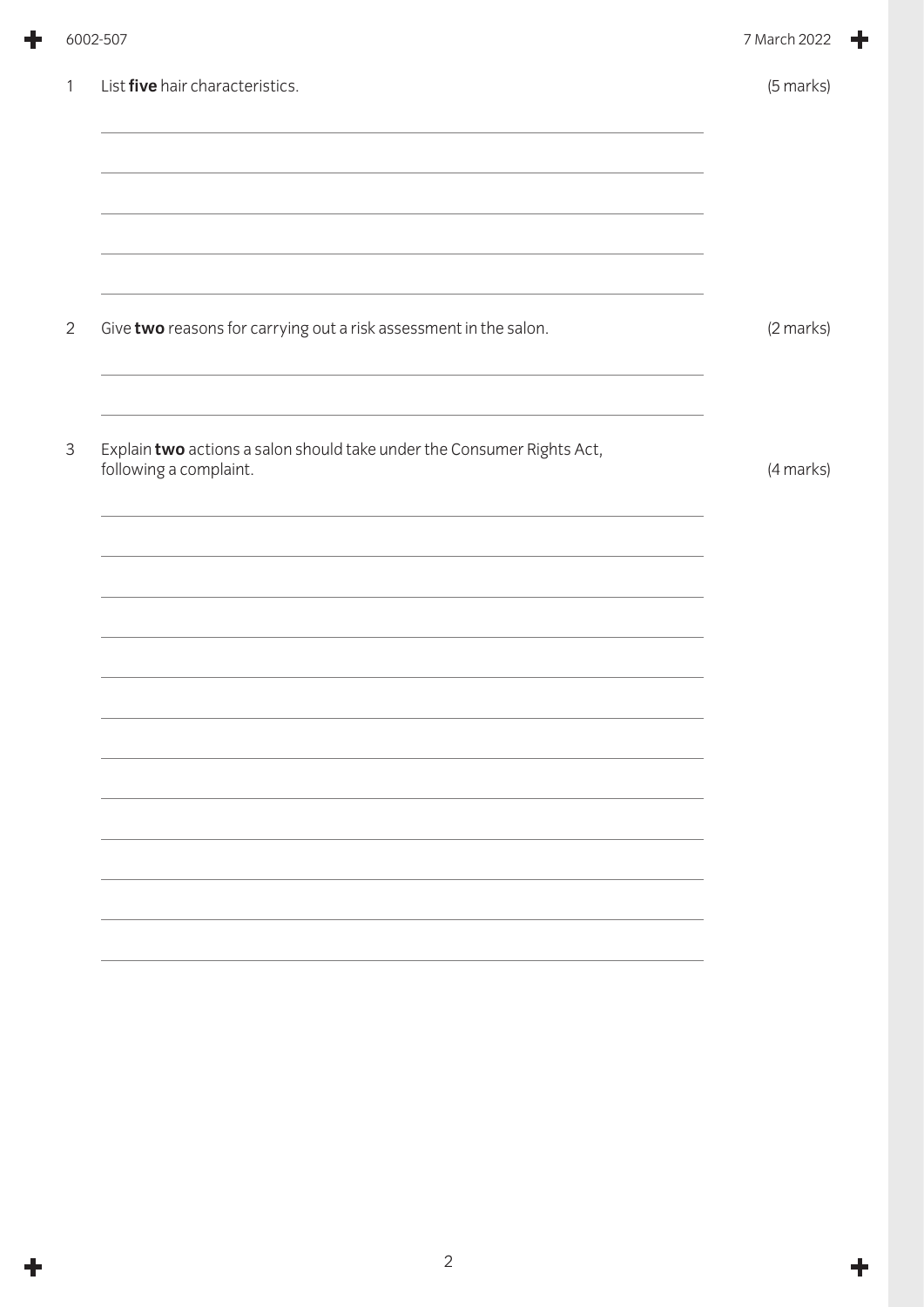|                | 6002-507 |                                                                          | 7 March 2022 |
|----------------|----------|--------------------------------------------------------------------------|--------------|
| $\overline{4}$ |          | Explain two benefits to a stylist of good posture whilst working.        | (4 marks)    |
|                |          |                                                                          |              |
|                |          |                                                                          |              |
|                |          |                                                                          |              |
|                |          |                                                                          |              |
|                |          |                                                                          |              |
|                |          | <u> 1989 - Johann Stoff, amerikansk politiker (* 1908)</u>               |              |
|                |          |                                                                          |              |
|                |          |                                                                          |              |
| 5              | a)       | Name two adverse skin conditions.                                        | (2 marks)    |
|                |          |                                                                          |              |
|                | b)       | Explain two ways that adverse skin conditions can impact salon services. | (4 marks)    |
|                |          |                                                                          |              |
|                |          |                                                                          |              |
|                |          |                                                                          |              |
|                |          |                                                                          |              |
|                |          |                                                                          |              |
|                |          |                                                                          |              |
|                |          |                                                                          |              |
|                |          |                                                                          |              |
|                |          |                                                                          |              |

 $\ddag$ 

╋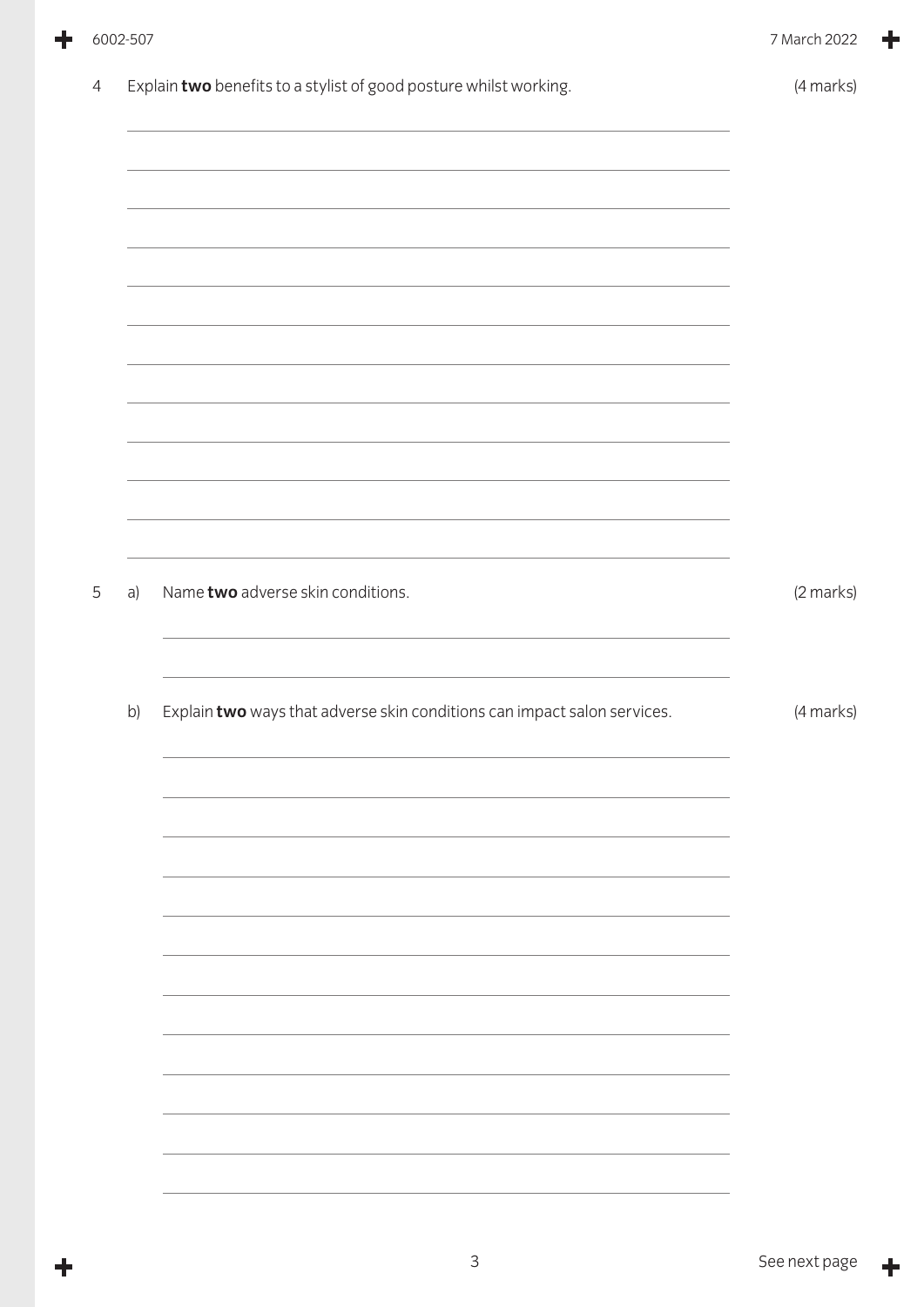| a) | Name the three massage techniques that will be used during this service.           | (3 marks) |
|----|------------------------------------------------------------------------------------|-----------|
| b) | Explain the benefits of using the massage techniques identified in a) for Jasmine. | (6 marks) |
|    |                                                                                    |           |
|    |                                                                                    |           |
|    | <u> 1989 - Johann Stoff, amerikansk politiker (* 1908)</u>                         |           |
|    |                                                                                    |           |
|    |                                                                                    |           |
|    |                                                                                    |           |
|    |                                                                                    |           |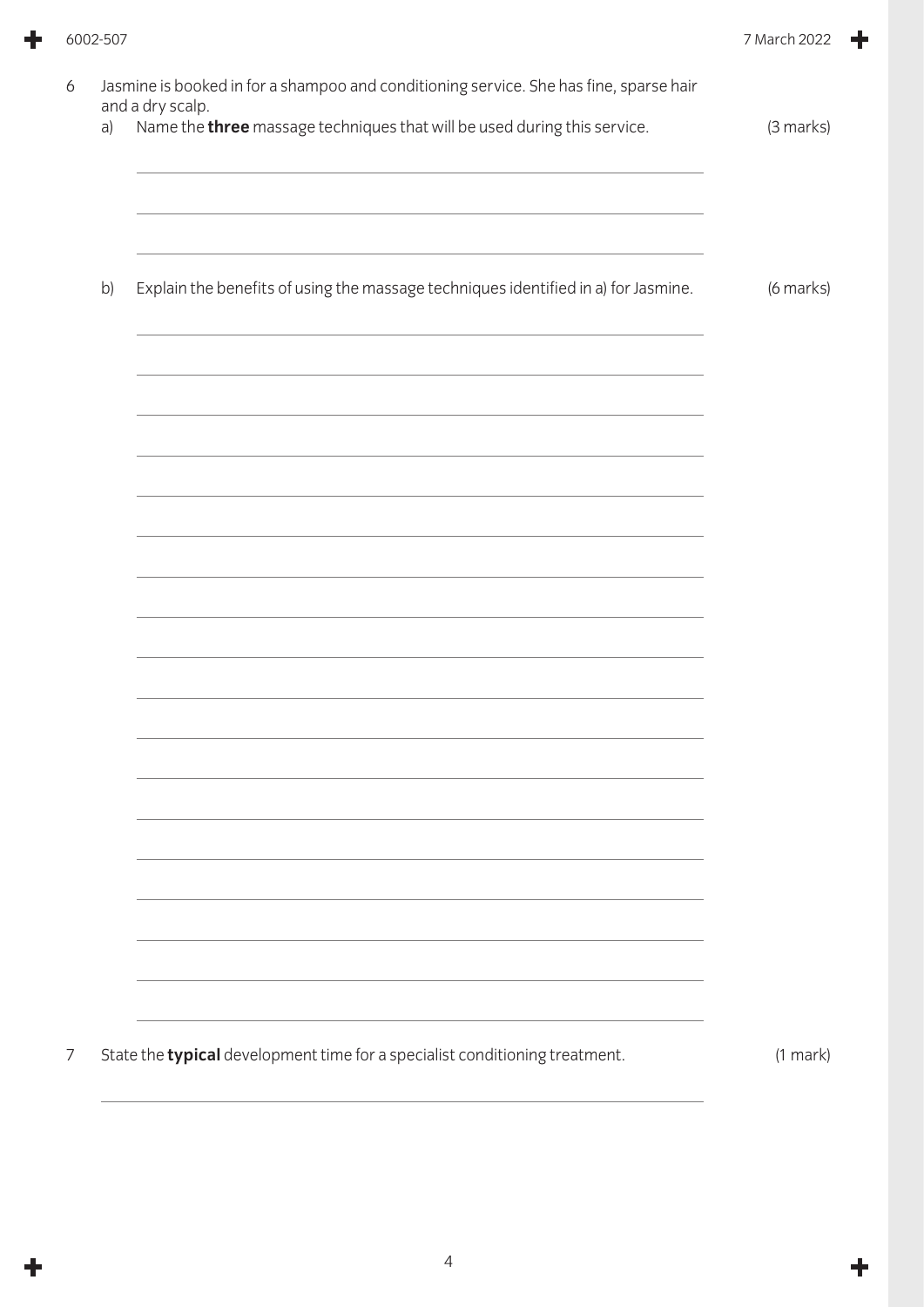÷

÷

|    | Explain how the setting service will affect the hair structure.                | (5 marks)                             |
|----|--------------------------------------------------------------------------------|---------------------------------------|
|    |                                                                                |                                       |
|    |                                                                                |                                       |
|    |                                                                                |                                       |
|    |                                                                                |                                       |
|    |                                                                                |                                       |
|    |                                                                                |                                       |
|    |                                                                                |                                       |
|    | <u> 1989 - Johann Stoff, amerikansk politiker (d. 1989)</u>                    |                                       |
|    |                                                                                |                                       |
|    |                                                                                |                                       |
|    |                                                                                |                                       |
|    |                                                                                |                                       |
|    |                                                                                |                                       |
|    |                                                                                |                                       |
|    |                                                                                |                                       |
| b) | Explain the actions Hannah can take to ensure that the look is longer lasting. |                                       |
|    |                                                                                |                                       |
|    |                                                                                |                                       |
|    |                                                                                |                                       |
|    |                                                                                |                                       |
|    |                                                                                |                                       |
|    |                                                                                |                                       |
|    |                                                                                |                                       |
|    |                                                                                |                                       |
|    |                                                                                | (4 marks)<br>$\overline{\phantom{a}}$ |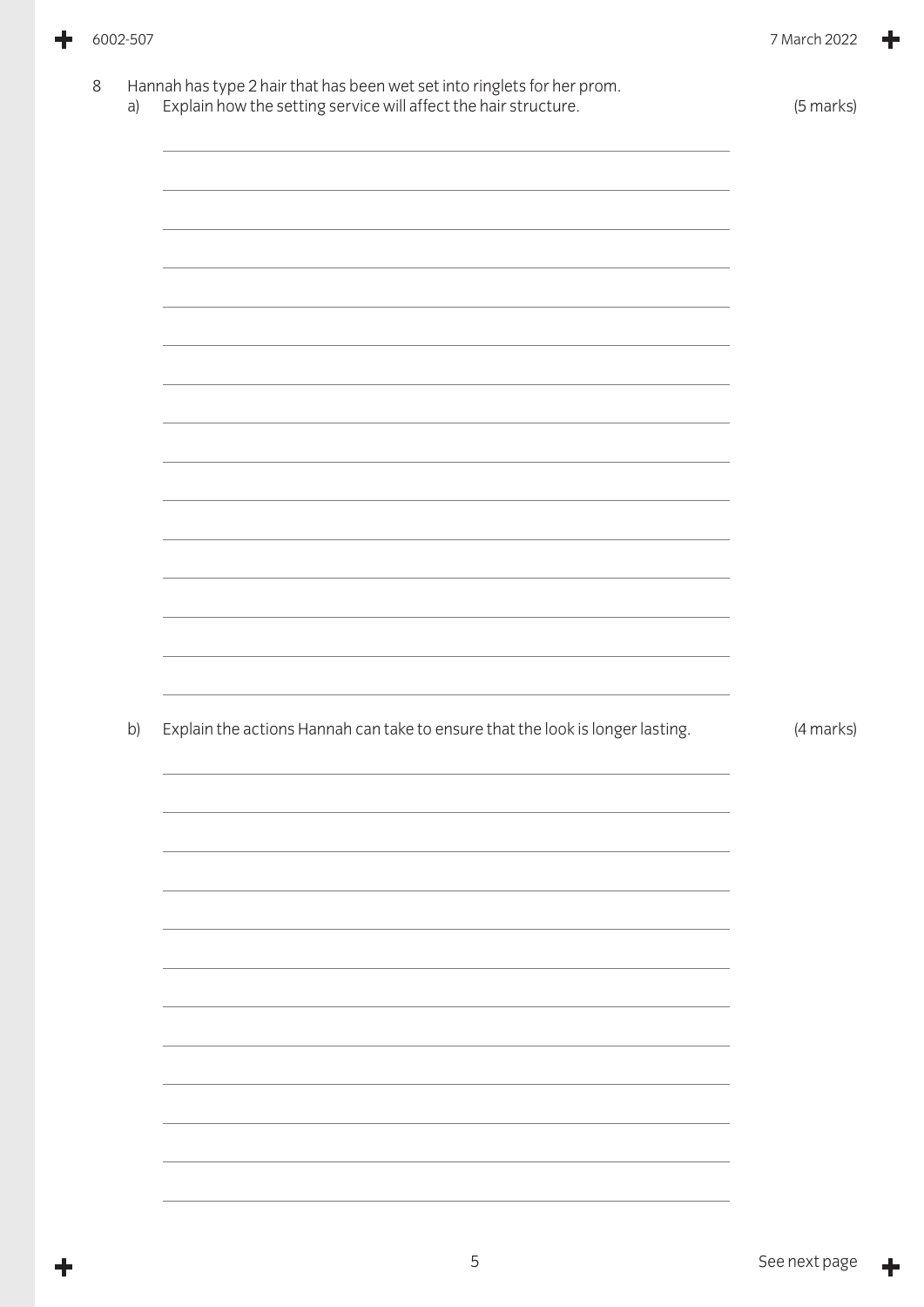| 9  | a)           | State the cutting angle used to create each of the following:<br>Uniform layers | $(1$ mark $)$ |
|----|--------------|---------------------------------------------------------------------------------|---------------|
|    | $\mathsf{b}$ | Short graduation.                                                               | $(1$ mark $)$ |
| 10 |              | State three factors that influence the decision to cut hair wet or dry.         | (3 marks)     |
|    |              |                                                                                 |               |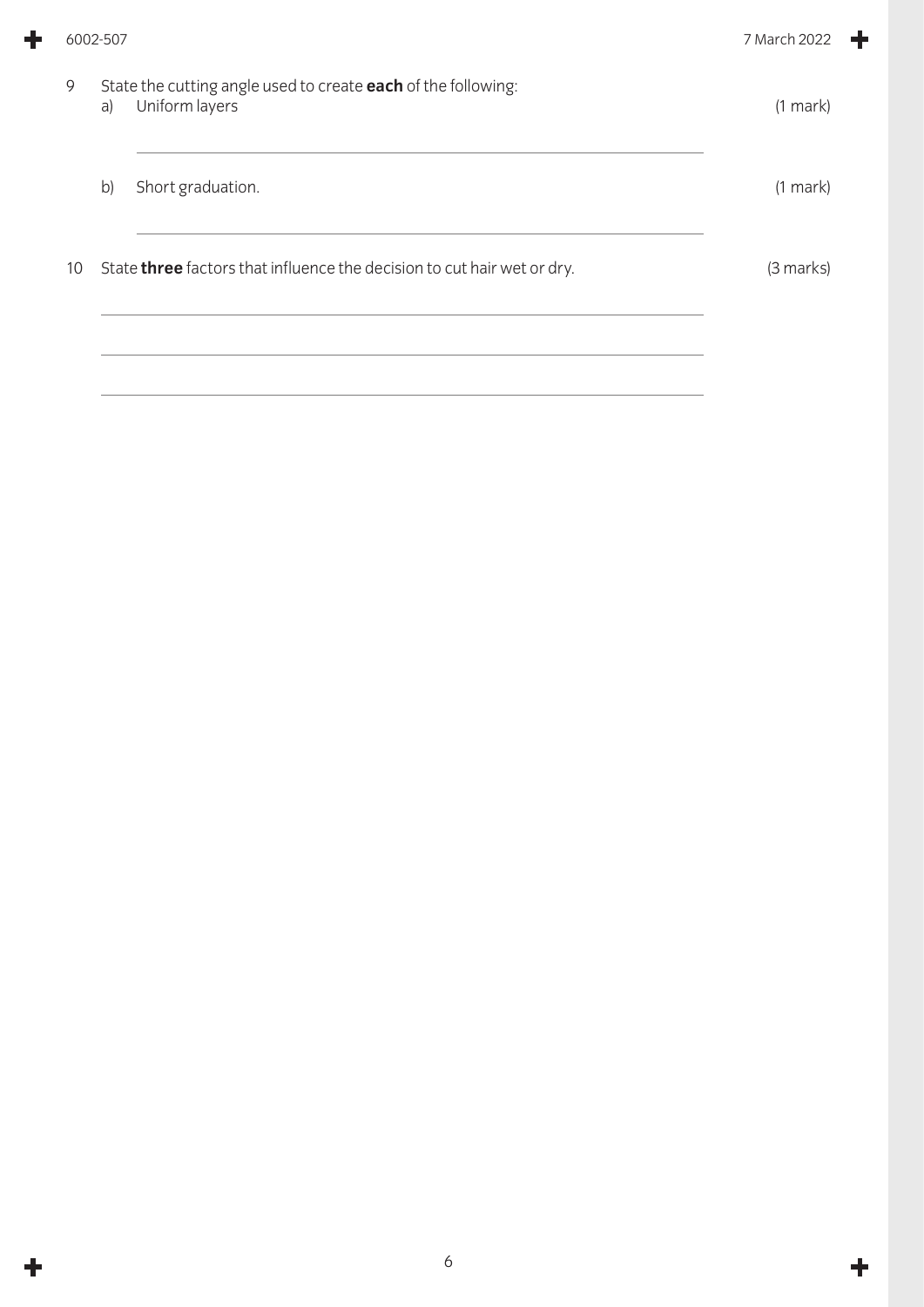|    |    |                                                                                                                                                                               | 7 March 2022 |
|----|----|-------------------------------------------------------------------------------------------------------------------------------------------------------------------------------|--------------|
| 11 | a) | State two types of product that can be used as toners.                                                                                                                        | (2 marks)    |
|    | b) | Explain three factors that influence the selection of products used to tone hair.                                                                                             | (6 marks)    |
|    |    |                                                                                                                                                                               |              |
|    |    |                                                                                                                                                                               |              |
|    |    | <u> 1989 - Johann Stoff, amerikansk politiker (* 1908)</u><br>and the state of the state of the state of the state of the state of the state of the state of the state of the |              |
|    |    |                                                                                                                                                                               |              |
|    |    |                                                                                                                                                                               |              |
|    |    |                                                                                                                                                                               |              |
|    |    |                                                                                                                                                                               |              |
|    |    |                                                                                                                                                                               |              |
|    |    |                                                                                                                                                                               |              |
|    |    | 6002-507                                                                                                                                                                      |              |

٠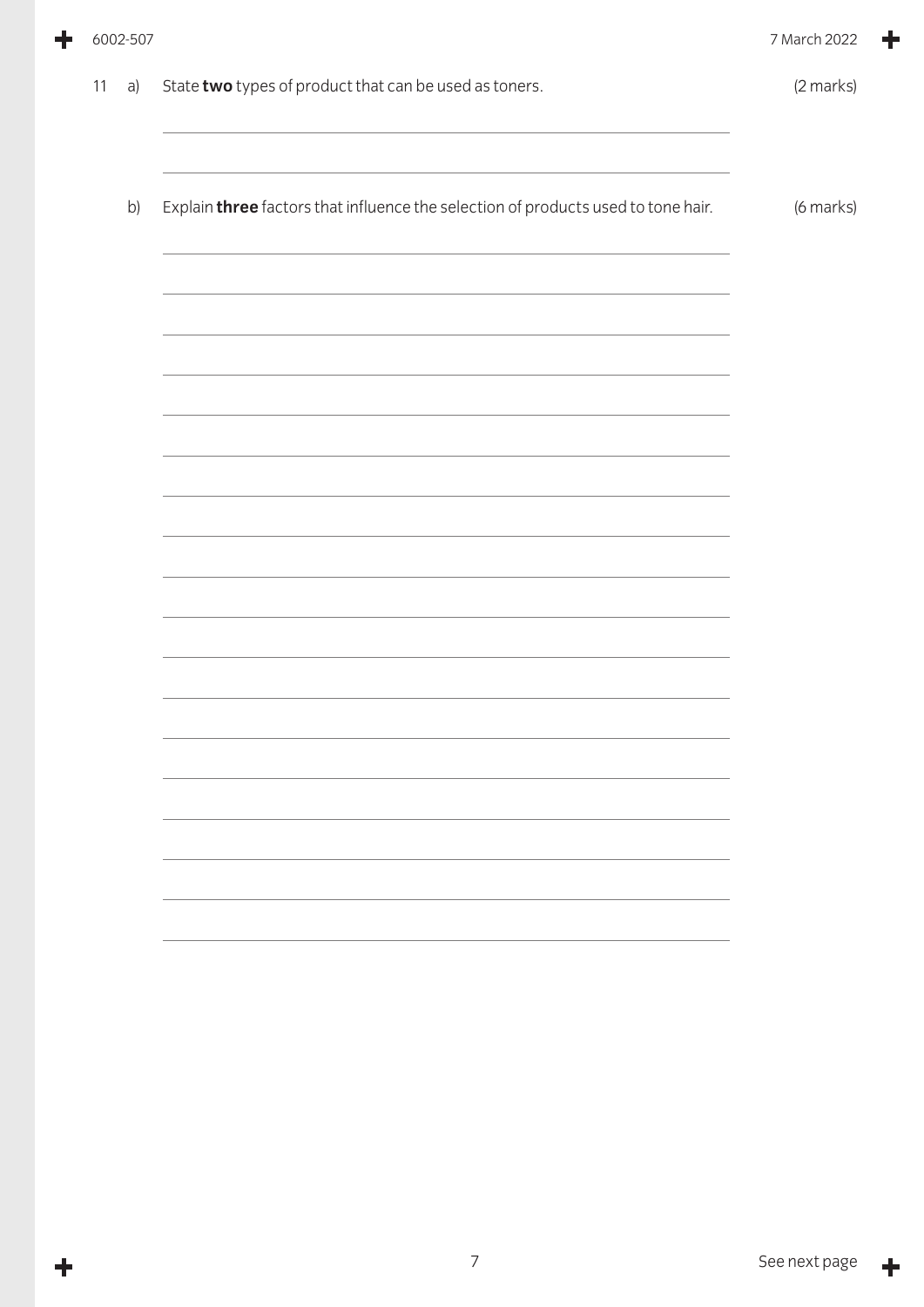|    | 6002-507 |                                                                                                          | 7 March 2022 |
|----|----------|----------------------------------------------------------------------------------------------------------|--------------|
| 12 |          | List four items of equipment that are used to protect stylists and clients during<br>colouring services. | (4 marks)    |
| 13 | a)       | Describe the effects on the hair structure when using the following products:<br>Lightening product      | (3 marks)    |
|    | b)       | Semi-permanent colour.                                                                                   | (3 marks)    |
| 14 |          | Explain one impact skin tone has on a full head colouring service.                                       | (2 marks)    |
|    |          |                                                                                                          |              |

 $\ddot{\mathbf{r}}$ 

 $\ddagger$ 

÷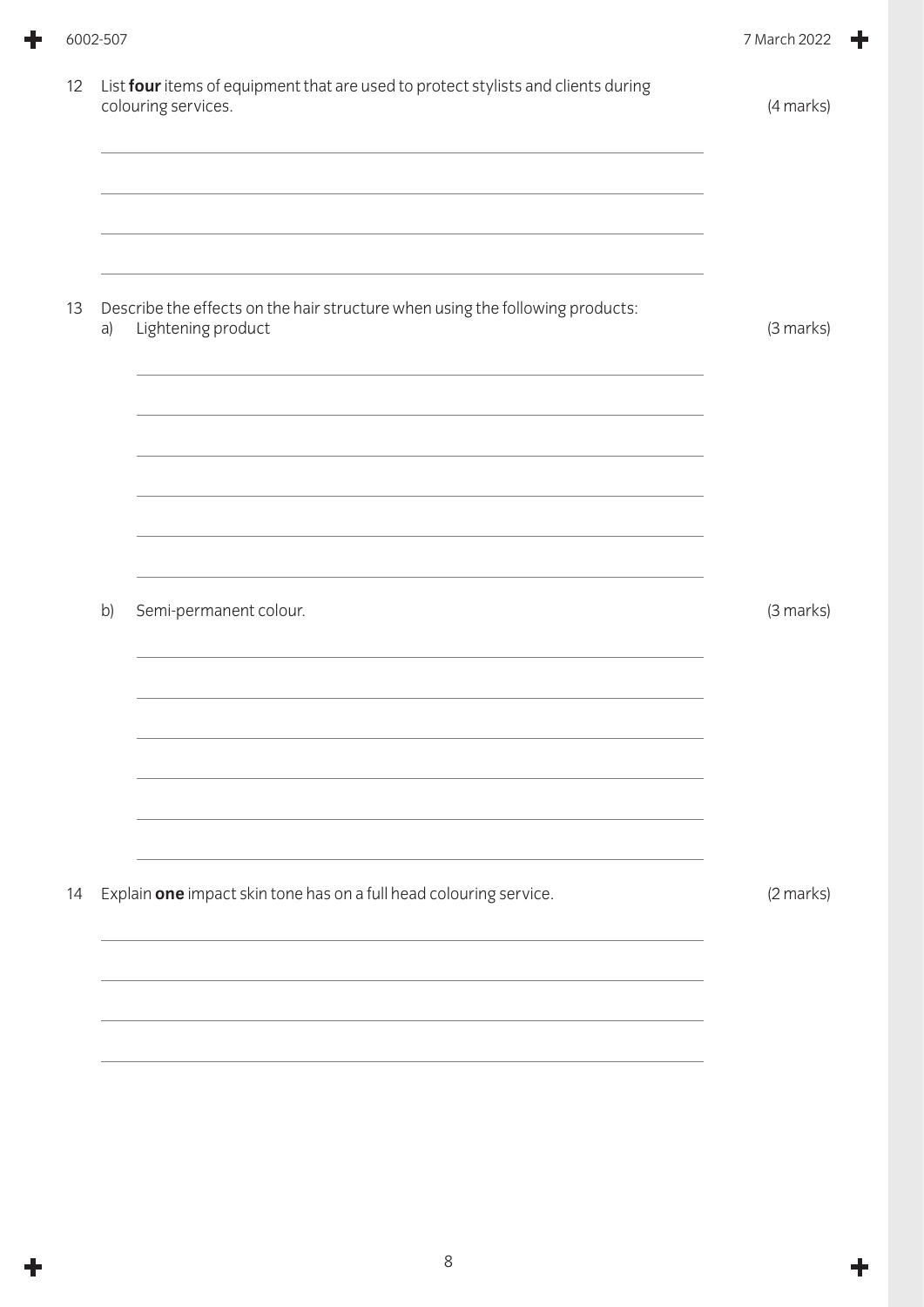÷

15 An elderly lady with a hearing impairment has come in for a consultation service as she is thinking of having a change of look. Currently, her hair is mid-length and abundant with no shape. There is 40% white hair that she would like to be less noticeable.

Discuss the adaptations and service recommendations that should be made to the client during the consultation. (15 marks)